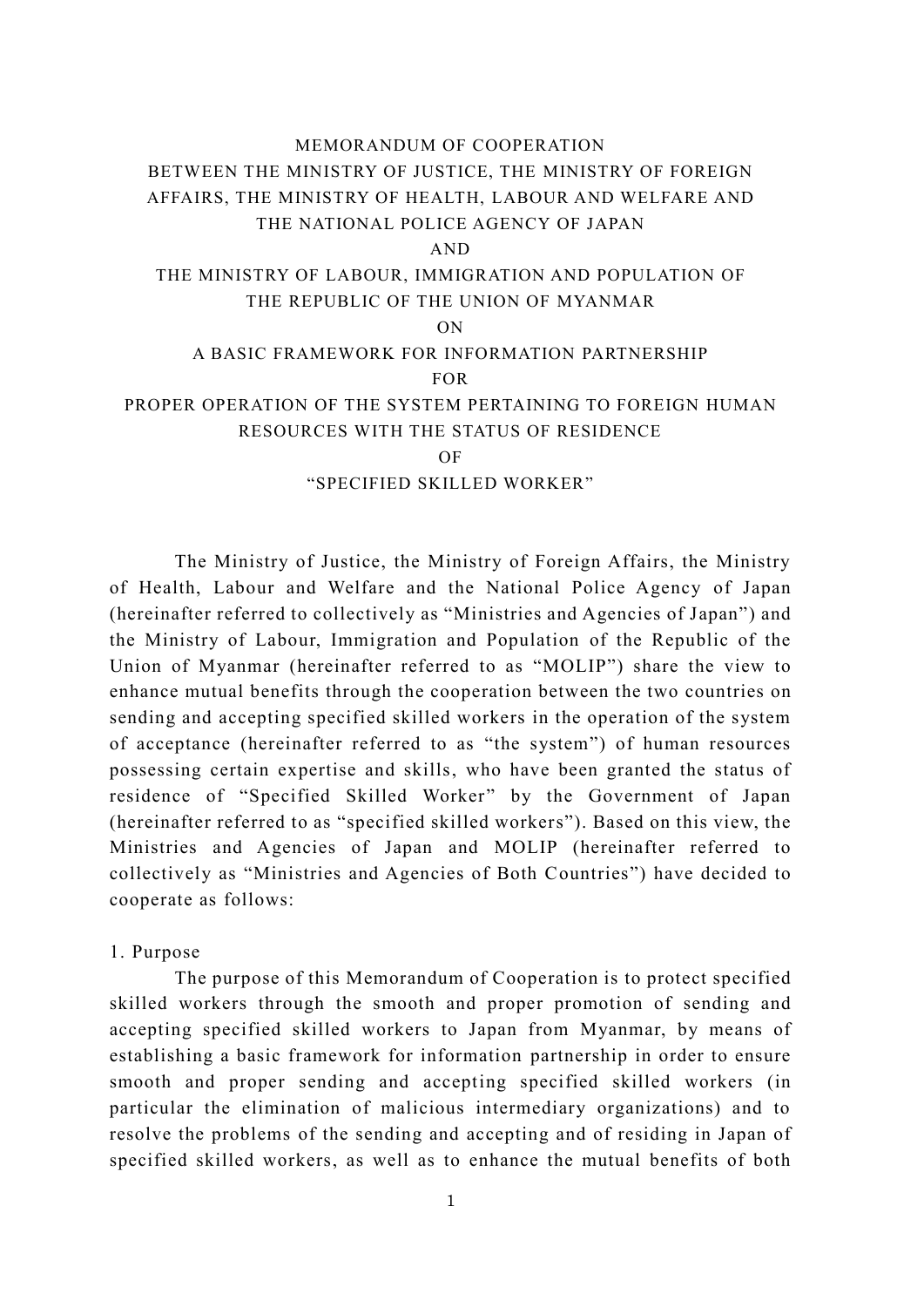countries through cooperation for proper operation of the system.

## 2. Contact point

In order to effectively implement the cooperation under this Memorandum of Cooperation, the Ministries and Agencies of Both Countries will designate respectively the following contact points for both countries. (1) For Japan:

Residency Management Division, Residency Management and Support Department, Immigration Services Agency

(2) For Myanmar:

Department of Labour, MOLIP

### 3. Framework of cooperation

Cooperation under this Memorandum of Cooperation will be conducted within the scope of the laws and regulations in force in each country. The ministries and agencies or ministry of one country will not disclose the confidential information of the ministries and agencies or ministry of the other country, obtained through cooperation and information-sharing within the framework of this Memorandum of Cooperation, without written consent of the ministries and agencies or ministry of the other country.

## 4. Basic framework for information partnership

#### (1) Information-sharing

The Ministries and Agencies of Both Countries will promptly share necessary or useful information in order to ensure smooth and proper sending and accepting specified skilled workers and to resolve the problems of sending and accepting and of residing in Japan of specified skilled workers. This information includes information on the acts of intermediary organizations (including both individuals and corporations) in both countries which involve in recruitment and job seeking relating to specified skilled workers and on those that fall the following (hereinafter referred to as "intermediary organizations for specified skilled workers "):

(a) Managing money or other properties of specified skilled workers or candidates of specified skilled workers (hereinafter referred to as "specified skilled workers and candidates"), their relatives or any person concerned, regardless of any reason such as the collection of a deposit or any other purposes;

(b) Concluding any contracts that impose monetary penalties or that expect undue transfer of money or other properties, for the violation of the contracts;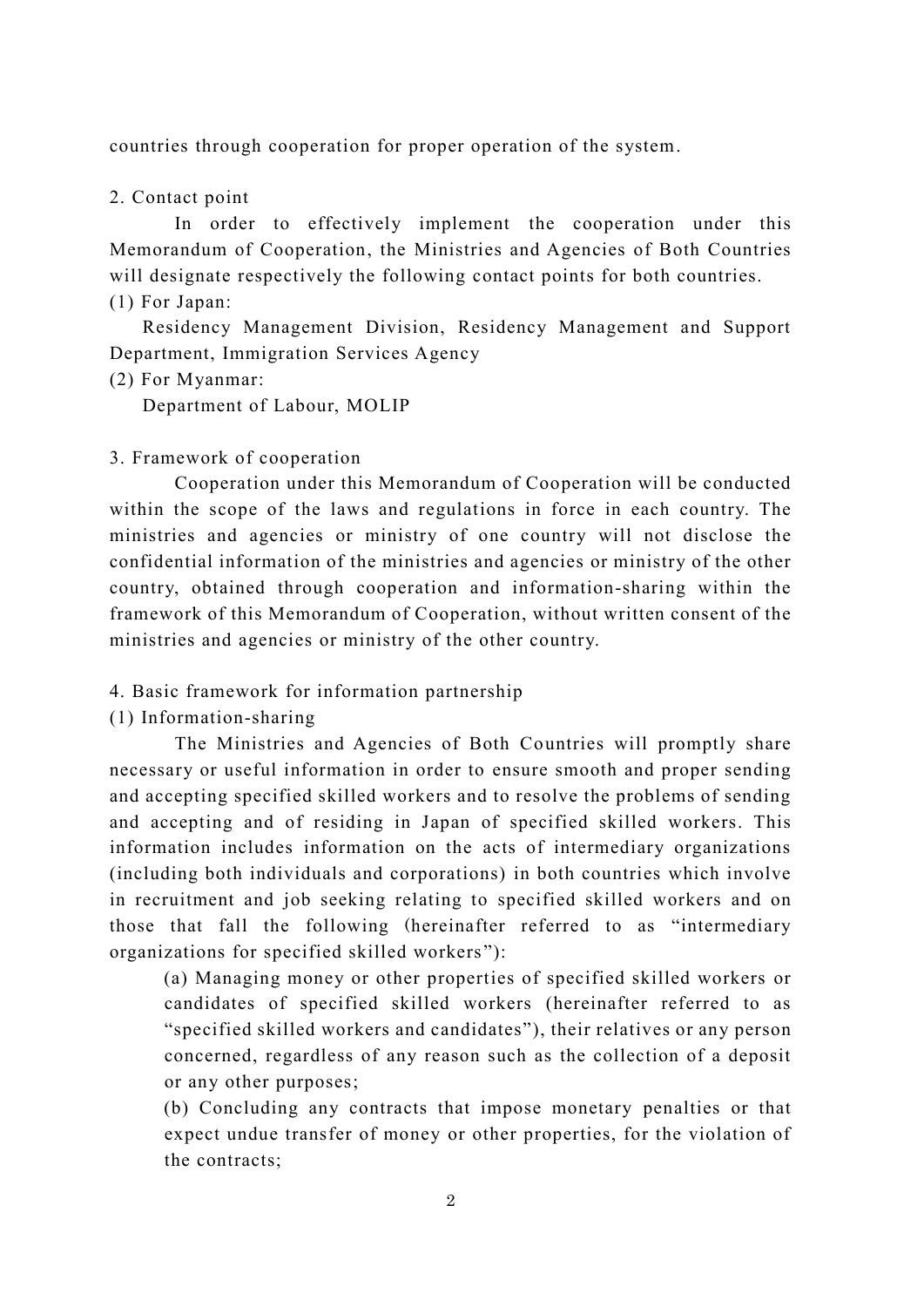(c) Human rights infringements against specified skilled workers and candidates such as assaults, intimidation and restrictions of their freedom;

(d) Using or providing forged, altered or false documents, pictures or drawings, with the intention of obtaining permissions, visas or other certificates fraudulently in relation to the immigration control or visa procedures of Japan; or

(e) Collecting fees or other expenses from specified skilled workers and candidates without indicating the calculation basis of the expense, and making them understood the amount and breakdown of the expense .

(2) Consultations for correction of problems and other issues

The Ministries and Agencies of Both Countries will consult periodically or from time to time to achieve the purpose set forth in 1 of this Memorandum of Cooperation, including on detailed measures related to the commitments of the Ministries and Agencies of Japan set out in 5 as well as the commitments of the MOLIP set out in 6. The Ministries and Agencies of Both Countries will also make efforts to correct problems that require improvement for proper operation of the system. The main subjects of the consultations will be as follows:

(a) Issues related to implementation and changes of the policies of both countries concerning the system;

(b) Issues related to ensuring the appropriateness of intermediary organizations for specified skilled workers (including ways of necessary corrective measures);

(c) Issues related to corrective measures for the various examinations pertaining to sending and accepting specified skilled workers and for improper accepting organizations in Japan, or organizations engaging in support for foreign human resources with the status of residence of "Specified Skilled Worker (i)", (which means support for their work life, daily life and social life enabling specified skilled workers with "Specified Skilled Worker (i)" to engage in their activities under the status of residence stably and smoothly) and for the improper sending organizations in Myanmar ;

(d) Issues related to proper implementation of skill exams and tests to measure Japanese language proficiency of specified skilled workers;

(e) Issues related to residence management of specified skilled workers in Japan; and

(f) Issues related to proper operation of the system and other related systems pertaining to immigration or labor of both countries other than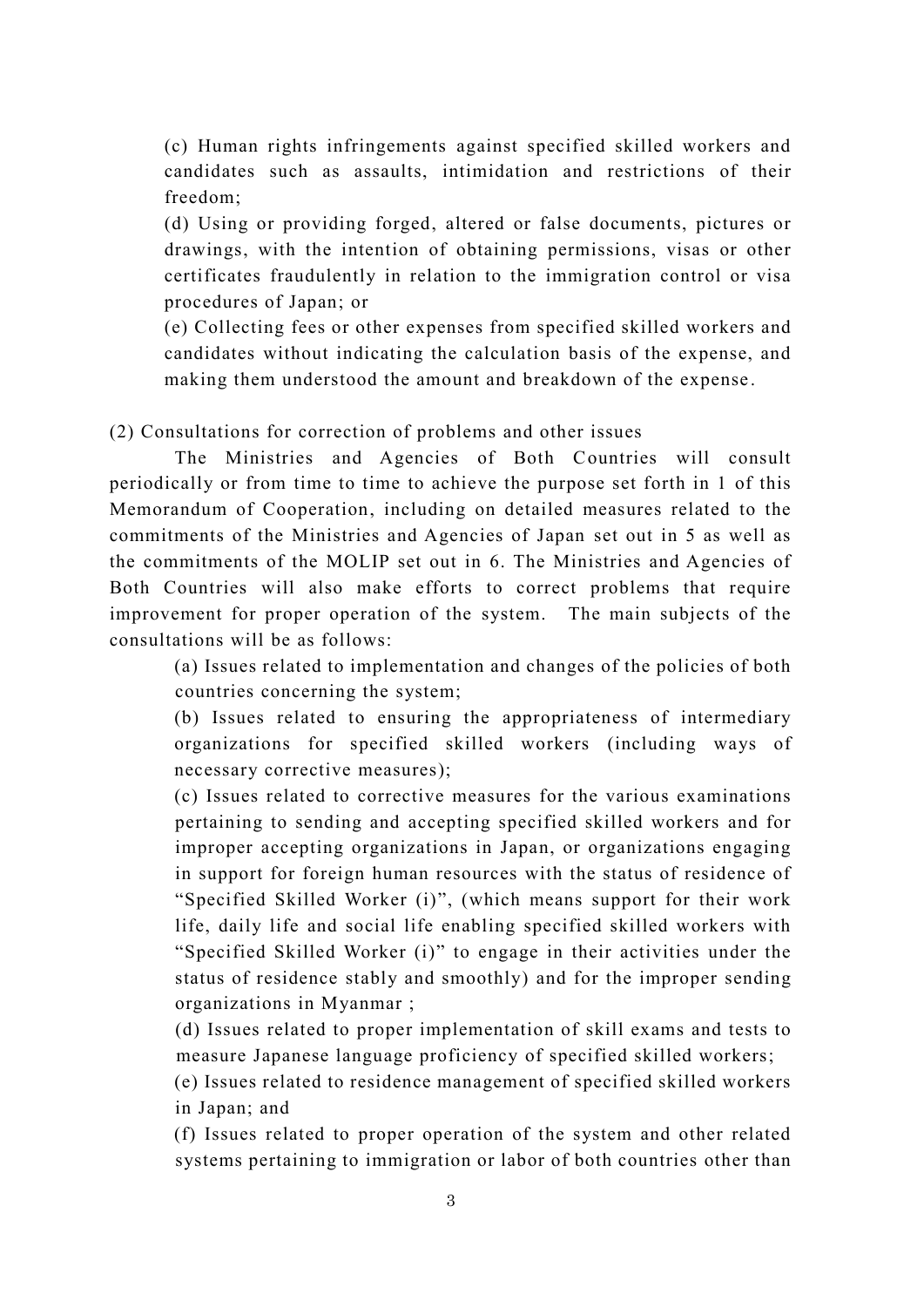the issues specified in (a) to (e) above.

5. Commitments of the Ministries and Agencies of Japan:

The Ministries and Agencies of Japan will carry out the following commitments in relation to the acceptance of the specified skilled workers from Myanmar in accordance with the relevant laws and regulations of Japan:

(1) When receiving from the MOLIP the information on a sending organization that intends to send specified skilled workers to Japan (hereinafter referred to as "Sending Organization") which is approved by the MOLIP, to make such information publicly available in Japan;

(2) When receiving from the MOLIP the information on the revocation of an approval set out in 6(4), to make such information publicly available in Japan ; (3) To notify the MOLIP of an improvement order to an accepting organization when making such an order, and to share the list of registered supporting organizations to the MOLIP; and

(4) To provide necessary information when receiving inquiries from the MOLIP in relation to the acceptance of the specified skilled workers from Myanmar.

# 6. Commitments of the MOLIP

The MOLIP will carry out the following commitments in relation to sending the specified skilled workers from Myanmar in accordance with the relevant laws and regulations of Myanmar:

(1) To examine whether or not Sending Organizations meet approving standards and to give approvals when Sending Organizations are considered to meet approving standards set up by the MOLIP.

(2) To make the names and other information of approved Sending Organizations in Myanmar publicly available when the approvals set out in (1) above are given. To provide the Ministries and Agencies of Japan with the information on approved Sending Organizations;

(3) When informed by the Ministries and Agencies of Japan that an approved Sending Organization seems to have exercised activities inconsistent with approving standards or other improper activities, to conduct investigations over the approved Sending Organization in question, to provide necessary guidance and supervision, and then to report the results to the Ministries and Agencies of Japan;

(4) To provide guidance to approved Sending Organizations in Myanmar in order to select and send workers with Specified Skilled Worker of Myanmar in an appropriate manner, to revoke an approval when considering that an approved Sending Organization no longer meets approving standards, and to notify the results to the Ministries and Agencies of Japan;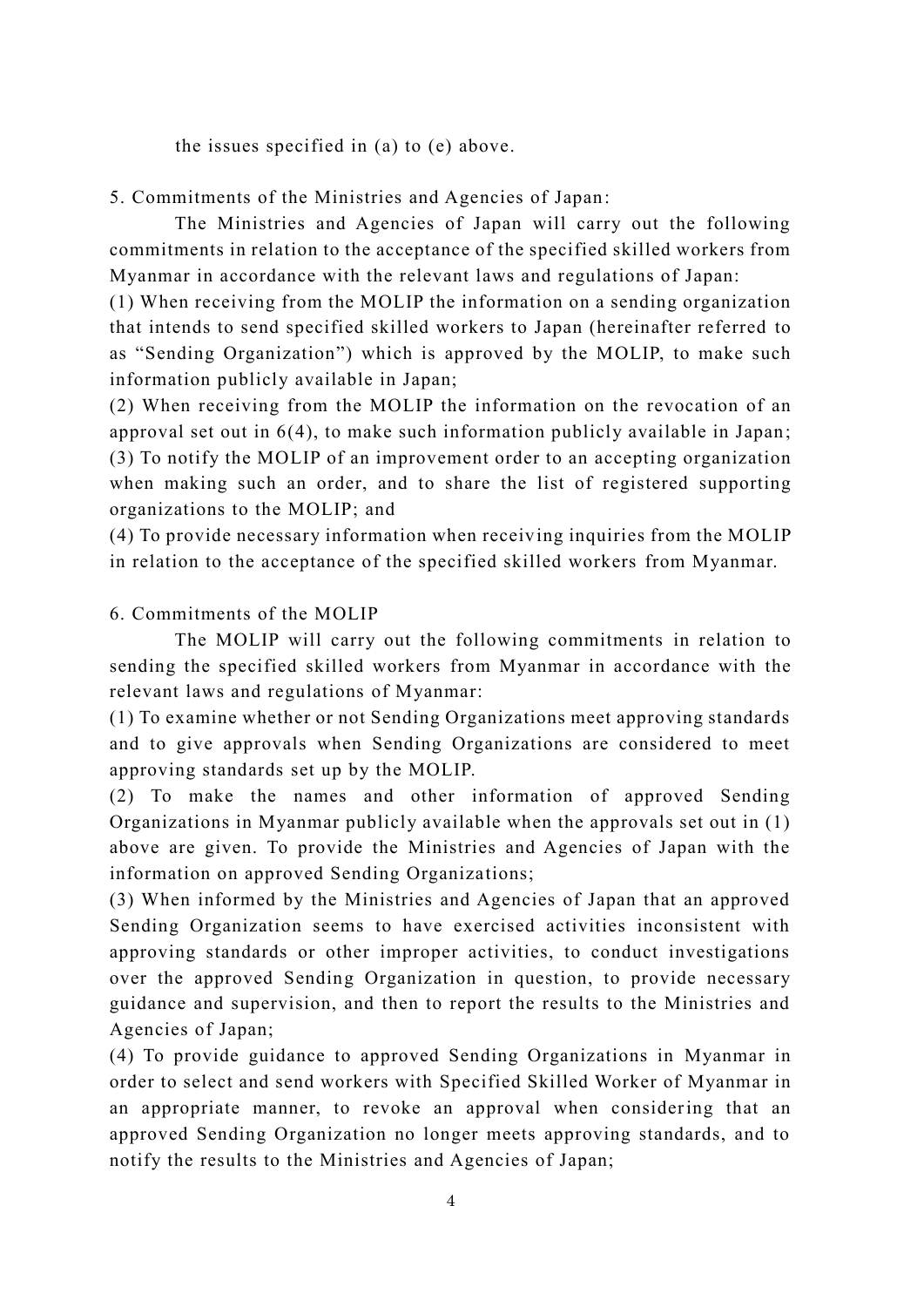(5) When informed by the Ministries and Agencies of Japan of their improvement order to an accepting organization or the list of registered supporting organizations, to make such information publicly available in Myanmar; and

(6) To provide necessary information when receiving inquiries from the Ministries and Agencies of Japan in relation to sending the specified skilled workers from Myanmar.

7. Cooperation in skill exams and tests to measure Japanese language proficiency

The Ministries and Agencies of Japan and the ministries in charge of accepting specified skilled workers (hereinafter referred to collectively as "Relevant Ministries and Agencies of Japan") will properly conduct skill exams and tests to measure Japanese language proficiency of the specified skilled workers. If the MOLIP and the ministry related to the tests (hereinafter referred to collectively as "Relevant Ministries of Myanmar") are requested by the Relevant Ministries and Agencies of Japan to cooperate in the implementation of the tests and related business pertaining to Japanese language education, or in other business related to the tests to Japanese language proficiency which Relevant Ministries and Agencies of Japan involve, Relevant Ministries of Myanmar will comply with the request to the extent possible. The Ministries and Agencies of Japan will inform the MOLIP of procedures of the skill exams and tests conducted in Myanmar to measure Japanese language proficiency of the specified skilled workers after signing this Memorandum of Cooperation.

In addition, if the Relevant Ministries and Agencies of Japan and the Relevant Ministries of Myanmar obtain information, in relation to the tests, about proxy test-taking, the forgery or alteration of documents certifying passing of the test or other wrongful acts, they will share the information promptly in accordance with the framework set out in 4 (1) in this Memorandum of Cooperation.

## 8. Others

If the Ministries and Agencies of Japan deem that human resources to make up for the labor shortage in Japan have been secured through the acceptance of specified skilled workers in each field, they may temporarily suspend the acceptance of specified skilled workers in accordance with the provisions of the laws and regulations relating to immigration of Japan. In such a case, the Ministries and Agencies of Japan will appropriately deal with the issues on residence of the specified skilled workers from Myanmar and their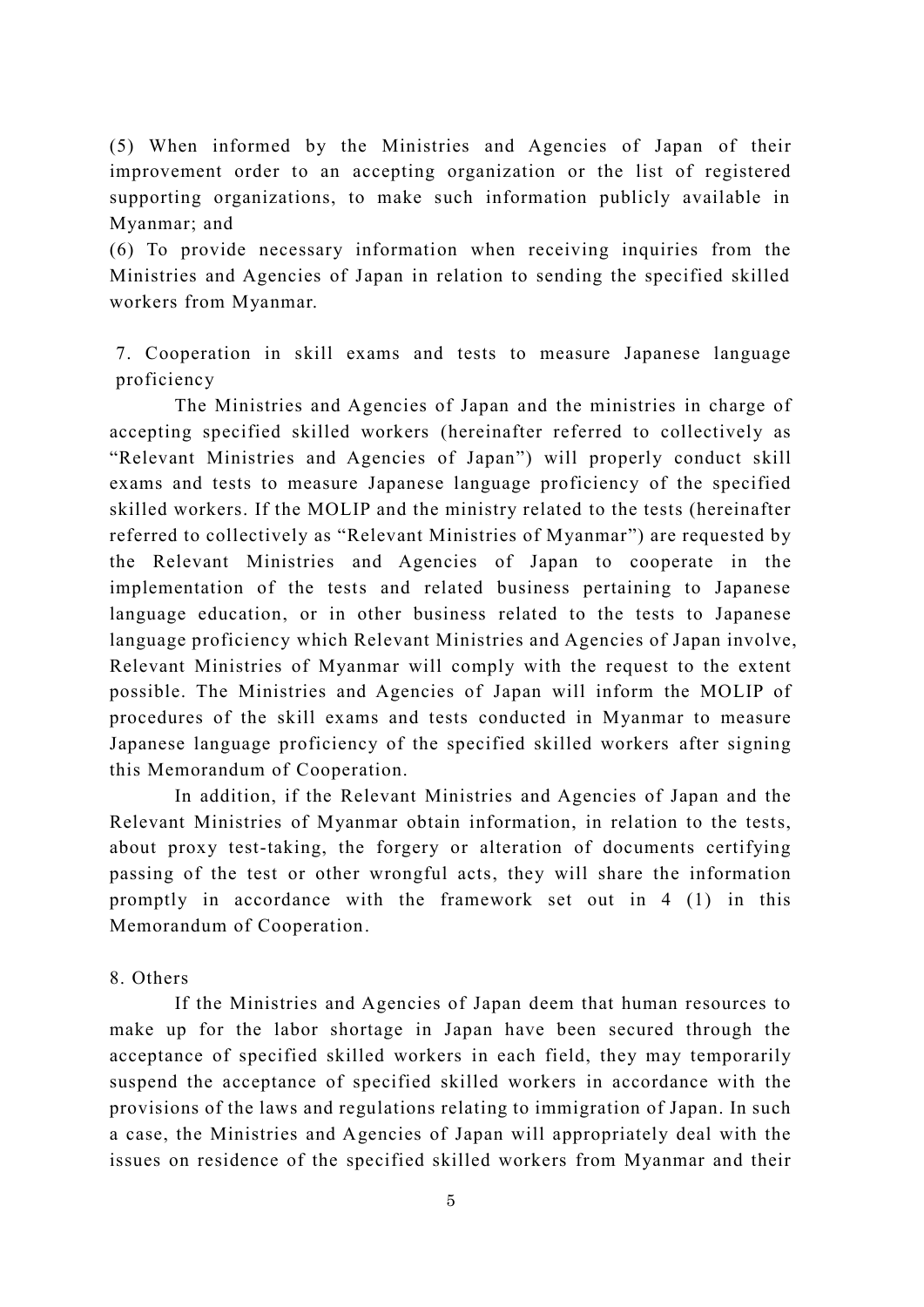dependent spouses or children (provided that the status of residence of specified skilled workers is "Specified Skilled Worker (ii)") (hereinafter referred to as "spouse or children") in accordance with the provisions of the laws and regulations concerning immigration of Japan, taking into account the status of the employment contract between specified skilled workers and the organization accepting them, the operational situation and living conditions, etc.

## 9. Settlement of disputes

Any differences or disputes which may arise in the interpretation or implementation of this Memorandum of Cooperation will be resolved through amicable consultations between Ministries and Agencies of Both Countries.

## 10. Duration, review and termination

The Cooperation under this Memorandum of Cooperation will commence April 1 in 2019. The cooperation under this Memorandum of Cooperation will continue for a period of five years from April 1 in 2019 and can be extended for successive periods of up to five years each, upon mutual consent between the Ministries and Agencies of Both Countries.

Based on a review of the system pertaining to specified skilled workers to be implemented two years after its commencement, the framework of cooperation between the two countries under this Memorandum of Cooperation will be reviewed as necessary. The contents of this Memorandum of Cooperation will be modified or supplemented as necessary with written consent of both countries.

In case that the ministries and agencies or ministry of either country wish to terminate the cooperation based on this Memorandum of Cooperation, the cooperation may be terminated by a written notice to the ministries and agencies or ministry of the other country indicating such intent, not later than ninety days before the desired termination date**.** The termination of this Memorandum of Cooperation will not affect the continuous implementation of existing cooperation.

## 11. Language and others

This Memorandum of Cooperation was signed in duplicate in English at Tokyo, on 26<sup>th</sup> day of March, 2019, and at Nay Pyi Taw, on 28<sup>th</sup> day of March, 2019.